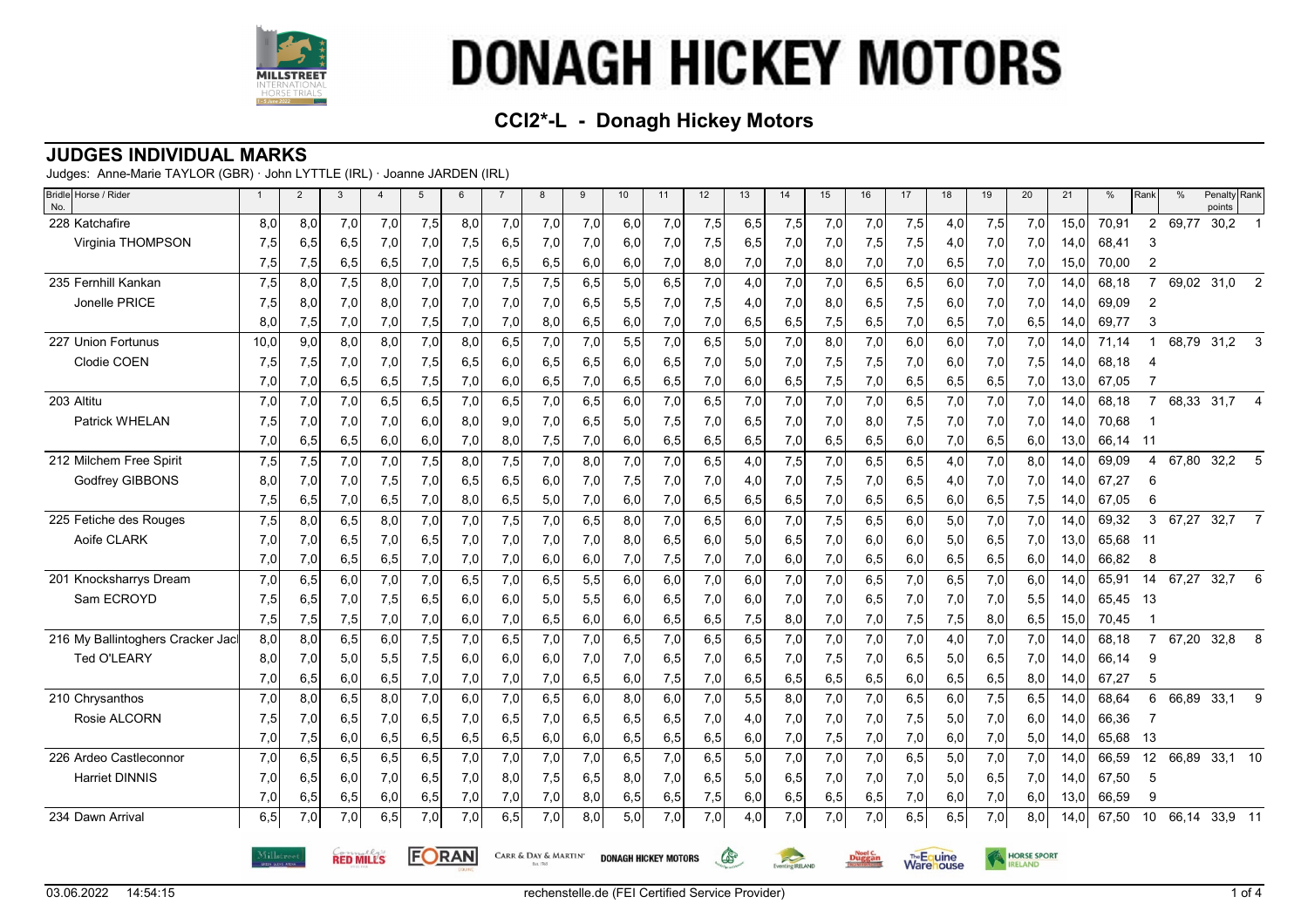

## **CCI2\*-L - Donagh Hickey Motors**

#### **JUDGES INDIVIDUAL MARKS**

Judges: Anne-Marie TAYLOR (GBR) · John LYTTLE (IRL) · Joanne JARDEN (IRL)

| Bridle Horse / Rider<br>No. | $\mathbf{1}$ | $\overline{2}$ | 3                | $\overline{4}$ | 5     | 6   | $\overline{7}$ | 8                    | 9   | 10  | 11                          | 12  | 13  | 14              | 15  | 16            | 17  | 18                      | 19  | 20                 | 21   | %     | Rank           | %     | Penalty Rank<br>points |
|-----------------------------|--------------|----------------|------------------|----------------|-------|-----|----------------|----------------------|-----|-----|-----------------------------|-----|-----|-----------------|-----|---------------|-----|-------------------------|-----|--------------------|------|-------|----------------|-------|------------------------|
| Nicola ENNIS                | 7,0          | 6,5            | 7,0              | 7,0            | 7,0   | 6,5 | 5,5            | 6,0                  | 6,5 | 5,5 | 7,0                         | 7,0 | 4,0 | 7,0             | 7,0 | 7,0           | 6,5 | 6,0                     | 6,5 | 6,5                | 13.0 | 64,55 | 16             |       |                        |
|                             | 7,0          | 7,0            | 6,5              | 6,5            | 7,0   | 7,0 | 6,0            | 7,0                  | 6,5 | 6,0 | 7,0                         | 7,5 | 6,5 | 6,5             | 7,0 | 6,5           | 6,5 | 6,5                     | 6,5 | 6,0                | 13,0 | 66,36 | 10             |       |                        |
| 205 Full Monty de Lacense   | 8.0          | 8,0            | 7,0              | 6,0            | 6,5   | 7,0 | 8,0            | 5,5                  | 5,0 | 5,0 | 7,0                         | 6.5 | 5,0 | 8,0             | 7,0 | 7,0           | 6,5 | 7,0                     | 8,0 | 8,0                | 15,0 | 68,64 | 5              | 65,91 | $34,1 \overline{12}$   |
| Jonelle PRICE               | 7,5          | 7,0            | 6,5              | 7,0            | 7,0   | 7,5 | 7,0            | 6,5                  | 6,0 | 5,0 | 7,0                         | 7,0 | 4,0 | 7,0             | 7,0 | 6,5           | 7,0 | 6,0                     | 6,5 | 7,0                | 14,0 | 66,36 |                |       |                        |
|                             | 7,0          | 7,0            | 6,5              | 7,0            | 7,0   | 7,0 | 6,5            | 5,0                  | 5,0 | 5,0 | 6,5                         | 6,5 | 6,0 | 6,5             | 6,5 | 7,0           | 6,5 | 6,5                     | 6,0 | 5,0                | 12,0 | 62,73 | 26             |       |                        |
| 220 Atlantic Rockstar       | 7,0          | 7,0            | 6,5              | 7,0            | 6,5   | 7,0 | 8,0            | 7,5                  | 6,0 | 6,0 | 6,5                         | 6.0 | 4,0 | 7,0             | 5,0 | 7,0           | 6,0 | 5,0                     | 7,0 | 7,0                | 13,0 | 64,55 | 16             | 65,53 | $34,5$ 13              |
| Alex HOUSTON                | 7,5          | 7,0            | 7,0              | 8,0            | 7,0   | 7,0 | 7,0            | 7,0                  | 6,5 | 6,5 | 6,5                         | 6,5 | 4,0 | 7,0             | 4,0 | 7,0           | 6,5 | 6,0                     | 6,5 | 7,0                | 14.0 | 66,14 | 9              |       |                        |
|                             | 7,0          | 6,5            | 7,0              | 6,5            | 6,5   | 6,5 | 7,0            | 7,0                  | 6,5 | 6,0 | 6,5                         | 6,5 | 7,0 | 7,0             | 5,0 | 7,0           | 6,5 | 6,0                     | 6,5 | 7,5                | 13,0 | 65,91 | 12             |       |                        |
| 232 Ivanhoe                 | 6.5          | 6,5            | 6.0              | 6,0            | 6,5   | 7,0 | 6,5            | 6,5                  | 6,5 | 6,0 | 7,0                         | 6,5 | 4,0 | 7,0             | 7,0 | 7,0           | 6,5 | 4,0                     | 7,0 | 7,0                | 14.0 | 64,09 | 19             |       | 65,23 34,8 14          |
| <b>Dominic FURNELL</b>      | 6,5          | 6,5            | 6,0              | 6,0            | 6,5   | 7,0 | 6,0            | 6,5                  | 6,0 | 6,0 | 7,0                         | 7,0 | 4,0 | 6,0             | 6,5 | 7,0           | 6,5 | 4,0                     | 6,5 | 7,0                | 13,0 | 62,50 | -22            |       |                        |
|                             | 7,0          | 7,0            | 6,5              | 6,5            | 7,5   | 7,0 | 7,0            | 6,0                  | 6,0 | 6,0 | 7,0                         | 7,5 | 7,0 | 7,0             | 7,0 | 7,0           | 7,5 | 7,0                     | 7,0 | 7,5                | 14,0 | 69,09 | $\overline{4}$ |       |                        |
| 214 R Kid                   | 8,0          | 7,0            | 6, 5             | 6,0            | 7,0   | 7,0 | 7,0            | 7,0                  | 8,0 | 7,0 | 7,0                         | 6,0 | 6,0 | 6,5             | 7,0 | 6,0           | 6,0 | 5,5                     | 6,5 | 7,0                | 13,0 | 66,82 | 11             |       | 64,62 35,4 15          |
| Jonathan Hugh STEELE        | 7,0          | 6,5            | 6,5              | 6,5            | 7,0   | 6,0 | 6,0            | 6,0                  | 7,0 | 6,0 | 6,5                         | 6,0 | 5,0 | 6,5             | 6,0 | 5,5           | 6,5 | 6,0                     | 6,0 | 6,5                | 13,0 | 62,73 | 21             |       |                        |
|                             | 7,5          | 7,0            | 6,5              | 6,0            | 7,0   | 6,5 | 7,0            | 5,5                  | 7,0 | 6,0 | 6,5                         | 6,0 | 6,0 | 6,0             | 6,5 | 6,5           | 6,5 | 6,0                     | 6,0 | 6,5                | 13,0 | 64,32 | 16             |       |                        |
| 229 Bqk Valentine           | 7,0          | 8,0            | 7,0              | 4,0            | 4,0   | 7,0 | 8,0            | 8,0                  | 6,0 | 6,0 | 7,0                         | 7,5 | 5,5 | 7,0             | 7,5 | 4,0           | 7,0 | 5,0                     | 7,5 | 8,0                | 15,0 | 66,36 | 13             |       | 64,55 35,5 16          |
| Christine O'DONNELL         | 8,0          | 7,0            | 6,5              | 4,0            | 4,0   | 7,0 | 7,5            | 8,0                  | 6,0 | 6,5 | 7,0                         | 7,5 | 5,0 | 6,5             | 7,5 | 4,0           | 7,5 | 5,0                     | 7,0 | 8,0                | 13,0 | 64,77 | - 14           |       |                        |
|                             | 7,0          | 7,0            | 6,5              | 5,0            | 5,0   | 6,5 | 6,5            | 7,5                  | 6,0 | 6,0 | 6,5                         | 7,0 | 6,5 | 6,0             | 7,0 | 4,0           | 6,5 | 6,5                     | 6,0 | 6,5                | 12,0 | 62,50 | 27             |       |                        |
| 233 Sportsfield Blackjack   | 7,0          | 6,5            | 6,0              | 6,5            | 6,0   | 7,0 | 7,0            | 7,0                  | 6,5 | 5,0 | 6,0                         | 6,0 | 5,5 | 6,5             | 6,5 | 6,5           | 6,0 | 6,5                     | 7,0 | 7,0                | 13,0 | 64,09 | 20             |       | 64,55 35,5 18          |
| <b>Patrick WHELAN</b>       | 7,0          | 7,0            | 6,5              | 6,5            | 6,5   | 7,0 | 7,5            | 7,0                  | 6,5 | 5,5 | 6,0                         | 7.0 | 6,0 | 6,0             | 6,5 | 7,0           | 7,0 | 6,0                     | 6,5 | 6,5                | 13.0 | 65,68 | $-11$          |       |                        |
|                             | 7,0          | 6,5            | 6,0              | 6,5            | 6,0   | 6,5 | 7,5            | 7,0                  | 6,0 | 6,0 | 6,0                         | 6,0 | 6,0 | 6,0             | 7,0 | 7,0           | 6,5 | 6,0                     | 6,0 | 6,0                | 13,0 | 63,86 | -20            |       |                        |
| 219 Mister Big Ears         | 7,0          | 7,0            | 6, 5             | 7,0            | 7,0   | 6,0 | 6,0            | 5,0                  | 6,0 | 6,5 | 6,5                         | 6,0 | 5,0 | 7,0             | 7,0 | 6,5           | 6,0 | 6,5                     | 7,0 | 7,0                | 13.0 | 64,32 | 18             |       | 64,47 35,5 16          |
| Sam ECROYD                  | 6,5          | 7,0            | 7,0              | 7,5            | 6,5   | 6,0 | 5,5            | 6,0                  | 6,0 | 6,0 | 6,5                         | 6,5 | 4,0 | 6,5             | 7,0 | 6,5           | 7,0 | 6,0                     | 6,5 | 6,5                | 13,0 | 63,64 | 18             |       |                        |
|                             | 7,0          | 6,5            | 6,5              | 6,5            | 6,0   | 6,5 | 6,0            | 6,5                  | 6,0 | 6,0 | 6,5                         | 6,5 | 6,0 | 6,5             | 7,5 | 7,0           | 7,0 | 7,0                     | 7,0 | 5,5                | 14,0 | 65,45 | -14            |       |                        |
| 223 Oakland Quality         | 7,0          | 6,5            | 6,0              | 7,0            | 7,0   | 7,0 | 6,0            | 6, 5                 | 6,5 | 6,0 | 6, 5                        | 6,5 | 4,0 | 6,5             | 7,0 | 6,5           | 6,0 | 4,0                     | 6,5 | 7,0                | 13,0 | 63,18 | 26             | 63,86 | 36,1 19                |
| <b>Elizabeth POWER</b>      | 7,0          | 7,0            | 6,0              | 7,0            | 6,0   | 6,5 | 5,5            | 6,0                  | 7,0 | 6,0 | 6,5                         | 6,5 | 4,0 | 7,0             | 7,0 | 7,0           | 6,5 | 4,0                     | 6,5 | 7,0                | 13,0 | 63,18 | -20            |       |                        |
|                             | 6,5          | 6,5            | 6,5              | 7,0            | 7,0   | 6,0 | 6,5            | 6,5                  | 7,0 | 6,0 | 6,5                         | 6,5 | 6,5 | 6,5             | 7,0 | 6,5           | 6,5 | 6,5                     | 6,5 | 6,0                | 13,0 | 65,23 | 15             |       |                        |
| 202 Luxys Time              | 6.5          | 6,5            | 6.0              | 7.0            | 6,5   | 6,0 | 7,0            | 7.0                  | 8,0 | 6.5 | 6,5                         | 6,5 | 4,0 | 7,0             | 7,0 | 6,5           | 6,0 | 4,0                     | 7,0 | 6,5                | 13.0 | 64,09 | 20             | 63,86 | $36,1$ 19              |
| Dominic FURNELL             | 6,5          | 6,5            | 6,0              | 7,0            | 6,5   | 5,5 | 7,0            | 6,5                  | 7,5 | 6,5 | 6,5                         | 6,0 | 4,0 | 6,5             | 7,0 | 6,5           | 7,0 | 4,0                     | 7,0 | 6,5                | 13,0 | 63,41 | 19             |       |                        |
|                             | 6,5          | 6,0            | 6,0              | 6,5            | 6,5   | 7,0 | 6,0            | 6,0                  | 7,0 | 6,5 | 6,5                         | 6,0 | 6,0 | 7,0             | 6,0 | 6,0           | 6,5 | 7,0                     | 6,5 | 6,5                | 13,0 | 64,09 | 18             |       |                        |
| 206 Rock Eclipse            | 7,0          | 7,0            | 6,5              | 6,5            | 7,0   | 6,5 | 7,5            | 7,0                  | 6,5 | 4,0 | 6, 5                        | 5,5 | 6,0 | 7,0             | 6,5 | 6,5           | 6,0 | 6,0                     | 6,5 | 7,0                | 13,0 | 64,55 | 16             |       | 63,79 36,2 21          |
| Patricia RYAN               | 6,5          | 6,5            | 6,5              | 6,0            | 6,5   | 6,5 | 6,5            | 6,5                  | 6,5 | 4,0 | 7,0                         | 6,0 | 6,5 | 7,0             | 6,5 | 6,0           | 6,5 | 6,5                     | 7,0 | 6,5                | 13,0 | 63,86 | - 17           |       |                        |
|                             |              |                | <b>RED MILLS</b> |                | FORAN |     |                | CARR & DAY & MARTIN' |     |     | <b>DONAGH HICKEY MOTORS</b> |     | G.  | Eventing RELAND |     | <b>Duggan</b> |     | The Equine<br>Warehouse |     | <b>HORSE SPORT</b> |      |       |                |       |                        |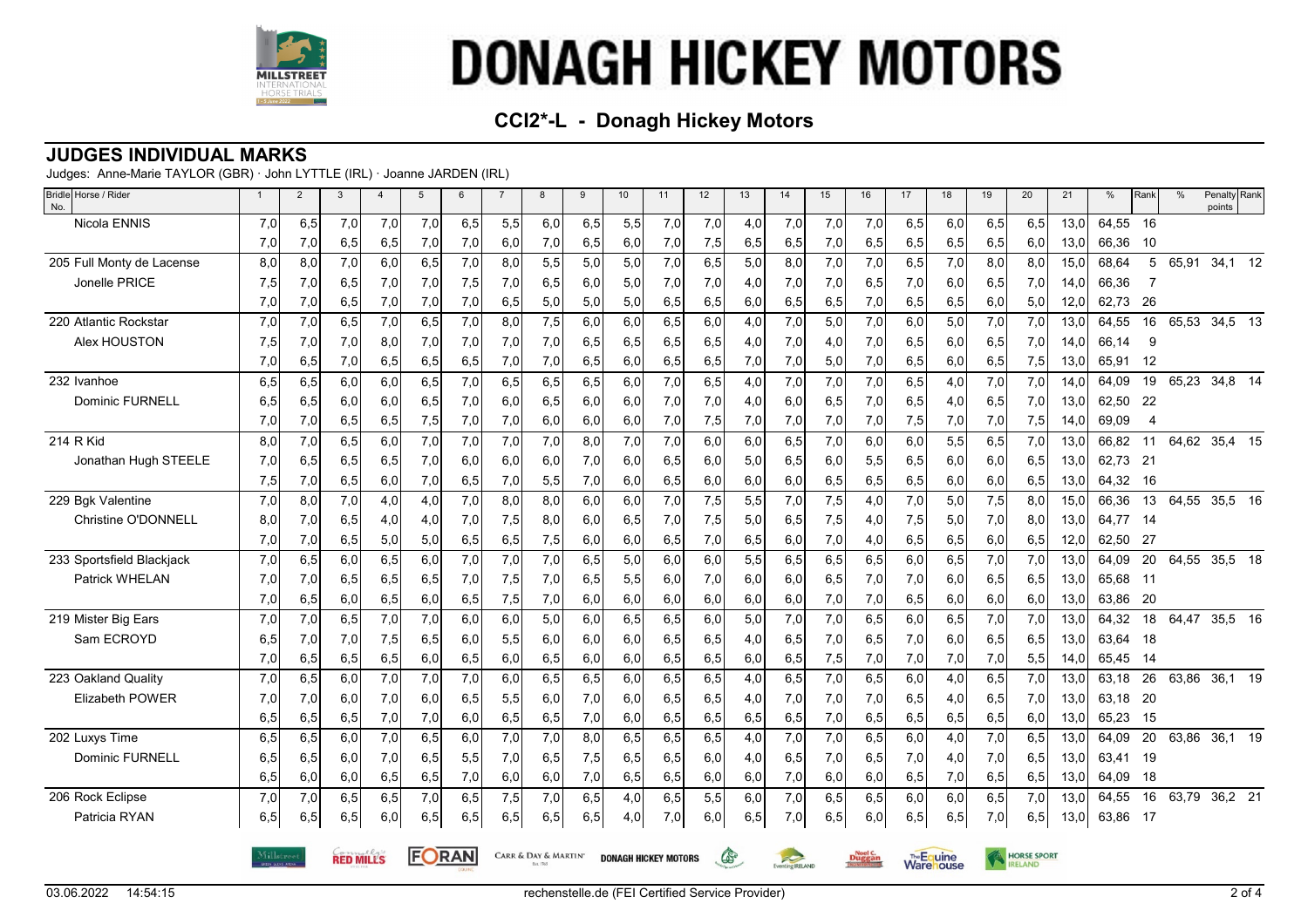

## **CCI2\*-L - Donagh Hickey Motors**

#### **JUDGES INDIVIDUAL MARKS**

Judges: Anne-Marie TAYLOR (GBR) · John LYTTLE (IRL) · Joanne JARDEN (IRL)

| Bridle Horse / Rider<br>No. | $\overline{1}$ | $\overline{2}$ | $\mathbf{3}$     | $\overline{4}$ | 5     | 6   | $\overline{7}$ | 8                                   | 9   | 10  | 11                          | 12  | 13  | 14              | 15  | 16     | 17  | 18                       | 19  | 20                 | 21   | $\%$     | Rank | $\frac{0}{0}$ | Penalty Rank<br>points |
|-----------------------------|----------------|----------------|------------------|----------------|-------|-----|----------------|-------------------------------------|-----|-----|-----------------------------|-----|-----|-----------------|-----|--------|-----|--------------------------|-----|--------------------|------|----------|------|---------------|------------------------|
|                             | 6,5            | 6,5            | 6,0              | 6,0            | 6,5   | 6,5 | 7,0            | 7,0                                 | 7,0 | 5,0 | 6,5                         | 6,0 | 6,5 | 7,0             | 6,5 | 6,0    | 6,0 | 6,0                      | 6,0 | 6,0                | 12,0 | 62,95    | 24   |               |                        |
| 217 Ardeo San Diego         | 6,5            | 6,0            | 6,5              | 6,0            | 6,5   | 7,0 | 7,0            | 6,0                                 | 7,0 | 6,5 | 6,5                         | 7,0 | 6,0 | 6,5             | 6,5 | 6,5    | 7,0 | 6,0                      | 7,0 | 6,5                | 13,0 | 65,23    | 15   | 63,71         | 36,3 22                |
| Eva MELLY                   | 6,5            | 6,5            | 6,0              | 5,5            | 7,0   | 6,5 | 5,0            | 6,0                                 | 6,0 | 7,0 | 6,5                         | 6,5 | 5,0 | 6.0             | 6,0 | 7,0    | 6,5 | 6,0                      | 6,5 | 6,0                | 12,0 | 61.82 26 |      |               |                        |
|                             | 6,5            | 6,5            | 6,5              | 6,0            | 7,0   | 6,5 | 6,0            | 5,5                                 | 7,0 | 6,5 | 6,5                         | 7,0 | 6,0 | 6,5             | 6,5 | 6,5    | 6,5 | 6,5                      | 6,0 | 6,0                | 13,0 | 64,09    | 18   |               |                        |
| 224 Bloomfield Tiger Two    | 7,0            | 6,0            | 6,0              | 6,0            | 5,0   | 7,0 | 6,0            | 6,5                                 | 7,0 | 6,5 | 6,5                         | 6,0 | 6,0 | 6,5             | 6,5 | 6,5    | 6,0 | 5,0                      | 6,5 | 6,5                | 13,0 | 62,73    | 27   | 63,48         | 36,5 23                |
| <b>Ellouise BRAGG</b>       | 6,5            | 6,5            | 6,0              | 6,0            | 6,5   | 6,5 | 5,5            | 5,5                                 | 6,0 | 7,0 | 7,0                         | 6,5 | 6,5 | 6,5             | 6,5 | 6,5    | 7,0 | 7,0                      | 7,0 | 7,0                | 13,0 | 64,77    | - 14 |               |                        |
|                             | 6,5            | 6,5            | 6,0              | 5,5            | 5,5   | 6,5 | 5,0            | 6,0                                 | 7,0 | 6,0 | 7,0                         | 6,5 | 6,0 | 6,5             | 6,5 | 6,5    | 7,0 | 6,5                      | 6,5 | 7,0                | 12,0 | 62,95    | -24  |               |                        |
| 230 Herald Of Milltown      | 7,0            | 6,5            | 6,5              | 7,0            | 5,5   | 7,0 | 7,0            | 7,0                                 | 7,0 | 5,0 | 6,5                         | 6,5 | 5,0 | 6,5             | 6,5 | 6,5    | 6,5 | 5,0                      | 7,0 | 6,0                | 13,0 | 63,86    | 22   | 63,26         | 36,7 24                |
| Louise BLOOMER              | 7,0            | 6,0            | 6,5              | 6,5            | 6,0   | 7,0 | 6,0            | 6,0                                 | 6,5 | 6,0 | 6,5                         | 6,5 | 4,0 | 6,5             | 6,5 | 6,5    | 6,0 | 5,0                      | 6,5 | 6,0                | 12,0 | 61,59    | -28  |               |                        |
|                             | 6,5            | 6,5            | 6,5              | 6,5            | 6,5   | 6,5 | 6,0            | 7,0                                 | 6,0 | 6,0 | 7,0                         | 7,0 | 6,0 | 6,5             | 6,0 | 6,5    | 7,0 | 6,0                      | 6,5 | 6,0                | 13,0 | 64,32    | - 16 |               |                        |
| 231 Borris Kings Quality    | 7,0            | 7,0            | 6,0              | 6,5            | 7,0   | 6,5 | 5,5            | 6,0                                 | 7,0 | 5,0 | 7,0                         | 6,0 | 4,0 | 6,5             | 6,5 | 6,5    | 6,0 | 5,0                      | 7,0 | 7,0                | 13,0 | 62,73    | 27   | 63,03         | 37,0 25                |
| Emma HOSEY                  | 7,0            | 6,5            | 6,0              | 6,5            | 7,0   | 6,0 | 4,0            | 6,0                                 | 6,5 | 5,5 | 7,0                         | 7,0 | 4,0 | 6,5             | 7,0 | 7,0    | 6,0 | 6,0                      | 6,5 | 6,5                | 13,0 | 62,50    | 22   |               |                        |
|                             | 7,0            | 6,5            | 6,0              | 6,5            | 7,0   | 6,0 | 5,0            | 5,5                                 | 7,0 | 5,5 | 7,0                         | 6,5 | 6,5 | 6,5             | 6,5 | 7,0    | 6,5 | 6,5                      | 6,5 | 6,0                | 13,0 | 63,86    | -20  |               |                        |
| 213 Sportsfield Lumiere     | 4,0            | 6,0            | 6,0              | 6,0            | 7,0   | 8,0 | 7,0            | 6,5                                 | 7,0 | 6,5 | 6,5                         | 6,0 | 6,0 | 6,5             | 6,5 | 6,0    | 6,0 | 6,5                      | 7,0 | 6,5                | 13,0 | 63,86    | 22   | 62,88         | 37,1 26                |
| Paul Richard DONOVAN        | 4,0            | 6,5            | 5,0              | 5,5            | 6,5   | 7,0 | 6,0            | 6,0                                 | 6,5 | 7,0 | 6,0                         | 6,5 | 5,0 | 6,5             | 6,5 | 7,0    | 6,5 | 6,0                      | 6,5 | 6,5                | 12,0 | 61,36    | - 30 |               |                        |
|                             | 5,0            | 6,0            | 5,5              | 6,5            | 6,5   | 7,0 | 6,5            | 6,5                                 | 8,0 | 6,5 | 6,5                         | 6,0 | 6,0 | 6,5             | 7,0 | 6,5    | 6,5 | 6,0                      | 6,5 | 6,0                | 12,0 | 63,41    | 23   |               |                        |
| 204 Killossery Kitten       | 6,5            | 6,0            | 6,5              | 7,0            | 6,0   | 7,0 | 7,5            | 7,0                                 | 6,5 | 4,0 | 6,0                         | 6,0 | 4,0 | 6,5             | 6,0 | 6,0    | 6,0 | 5,0                      | 6,5 | 7,0                | 13,0 | 61.82    | 29   |               | 62,50 37,5 27          |
| Nicola ENNIS                | 6,0            | 6,5            | 6,5              | 6,0            | 6,5   | 7,0 | 6,0            | 7,0                                 | 6,0 | 5,0 | 6,0                         | 6,5 | 4,0 | 6,5             | 6,5 | 6,5    | 6,5 | 5,0                      | 6,5 | 6,5                | 13,0 | 61,82 24 |      |               |                        |
|                             | 6,5            | 6,0            | 6,5              | 6,0            | 6,5   | 6,5 | 6,5            | 7,0                                 | 6,5 | 5,0 | 6,5                         | 6,5 | 6,5 | 6,5             | 6,0 | 7,0    | 7,0 | 6,0                      | 6,0 | 6,5                | 13,0 | 63,86    | -20  |               |                        |
| 218 Ballygriffin Cyril      | 7,0            | 7,0            | 7,0              | 6,5            | 5,5   | 6,0 | 6,0            | 6,5                                 | 6,5 | 5,0 | 7,0                         | 7,5 | 4,0 | 8,0             | 8,0 | 5,0    | 7,5 | 2,0                      | 7,0 | 6,5                | 14,0 | 63,41    | 24   |               | 62,20 37,8 28          |
| <b>Tim RUSBRIDGE</b>        | 7,5            | 7,0            | 6,5              | 6,5            | 7,0   | 6,5 | 6,0            | 6,0                                 | 5,0 | 5,5 | 7,0                         | 7,0 | 4,0 | 7,0             | 7,0 | 4,0    | 7,0 | 2,0                      | 7,0 | 6,5                | 13,0 | 61,36    | 29   |               |                        |
|                             | 6,5            | 6,5            | 7,0              | 6,0            | 6,5   | 6,0 | 6,0            | 6,0                                 | 6,0 | 5,5 | 6,5                         | 7,5 | 6,5 | 6,5             | 7,0 | 5,0    | 7,5 | 2,0                      | 6,5 | 6,0                | 13,0 | 61,82    | 29   |               |                        |
| 209 Jenny Spinner           | 7,0            | 6,0            | 6,0              | 7,0            | 7,0   | 6,5 | 4,0            | 6,5                                 | 6,5 | 6,5 | 7,0                         | 6,5 | 4,0 | 7,0             | 7,0 | 6,5    | 6,0 | 6,0                      | 7,0 | 6,5                | 13,0 | 63.41    | 25   | 61.89         | 38,1 29                |
| Orlaith DELAMERE            | 7,0            | 6,0            | 6,0              | 6,5            | 6,5   | 5,5 | 4,0            | 6,0                                 | 6,5 | 6,5 | 6,5                         | 6,5 | 4,0 | 6,5             | 6,5 | 6,5    | 6,0 | 5,0                      | 6,0 | 6,5                | 12,0 | 60,23    | - 31 |               |                        |
|                             | 7,0            | 6,5            | 6,0              | 6,0            | 6,5   | 6,5 | 4,0            | 5,0                                 | 6,5 | 6,0 | 7,0                         | 6,5 | 5,5 | 6,5             | 7,0 | 6,0    | 6,5 | 5,5                      | 6,0 | 7,0                | 13,0 | 62,05    | 28   |               |                        |
| 208 Castlequarter Rambo     | 7,0            | 6,5            | 7,0              | 7,0            | 4,0   | 7,0 | 6,5            | 6,0                                 | 6,0 | 5,0 | 6,0                         | 6,5 | 4,0 | 6,5             | 7,0 | 7,0    | 6,0 | 4,0                      | 7,0 | 7,0                | 13,0 | 61,82    | 29   | 61,36         | 38,6 30                |
| Aine CONNOLLY               | 7,5            | 7,0            | 6,5              | 6,5            | 4,0   | 6,5 | 6,5            | 6,5                                 | 5,0 | 5,5 | 6,5                         | 7,0 | 4,0 | 6,5             | 6,5 | 6,5    | 6,5 | 5,0                      | 6,5 | 6,0                | 13,0 | 61,59    | - 27 |               |                        |
|                             | 7,0            | 6,5            | 6,0              | 6,0            | 4,0   | 6,0 | 6,0            | 6,0                                 | 6,5 | 6,0 | 6,0                         | 6,0 | 6,0 | 6,5             | 6,0 | 6,5    | 6,0 | 6,0                      | 6,5 | 6,0                | 12,0 | 60,68    | - 30 |               |                        |
| 222 Loughnavalley           | 6,0            | 6,5            | 6,5              | 6,0            | 5,0   | 5,0 | 7,0            | 7,0                                 | 6,0 | 6,0 | 6,5                         | 6,0 | 5,0 | 6,5             | 7,0 | 6,0    | 5,5 | 5,0                      | 6,5 | 6,5                | 12,0 | 60,68    | 31   | 61,06         | 38,9 31                |
| <b>Hazel BARDEN</b>         | 7,0            | 6,5            | 6,0              | 5,0            | 6,0   | 6,0 | 7,0            | 7,0                                 | 5,0 | 6,5 | 6,5                         | 6,5 | 4,0 | 6,0             | 6,5 | 6,5    | 5,5 | 6,0                      | 6,5 | 7,0                | 13,0 | 61,82 24 |      |               |                        |
|                             | 6,5            | 6,5            | 6,0              | 5,5            | 6,0   | 5,0 | 7,0            | 6,0                                 | 6,0 | 5,5 | 6,5                         | 6,0 | 6,0 | 6,0             | 6,5 | 6,0    | 6,0 | 6,0                      | 6,5 | 6,0                | 12,0 | 60,68 30 |      |               |                        |
|                             | Millstreet     |                | <b>RED MILLS</b> |                | FORAN |     |                | <b>CARR &amp; DAY &amp; MARTIN'</b> |     |     | <b>DONAGH HICKEY MOTORS</b> |     | G   | Eventing RELAND |     | Duggan |     | The Equine<br>Ware louse |     | <b>HORSE SPORT</b> |      |          |      |               |                        |